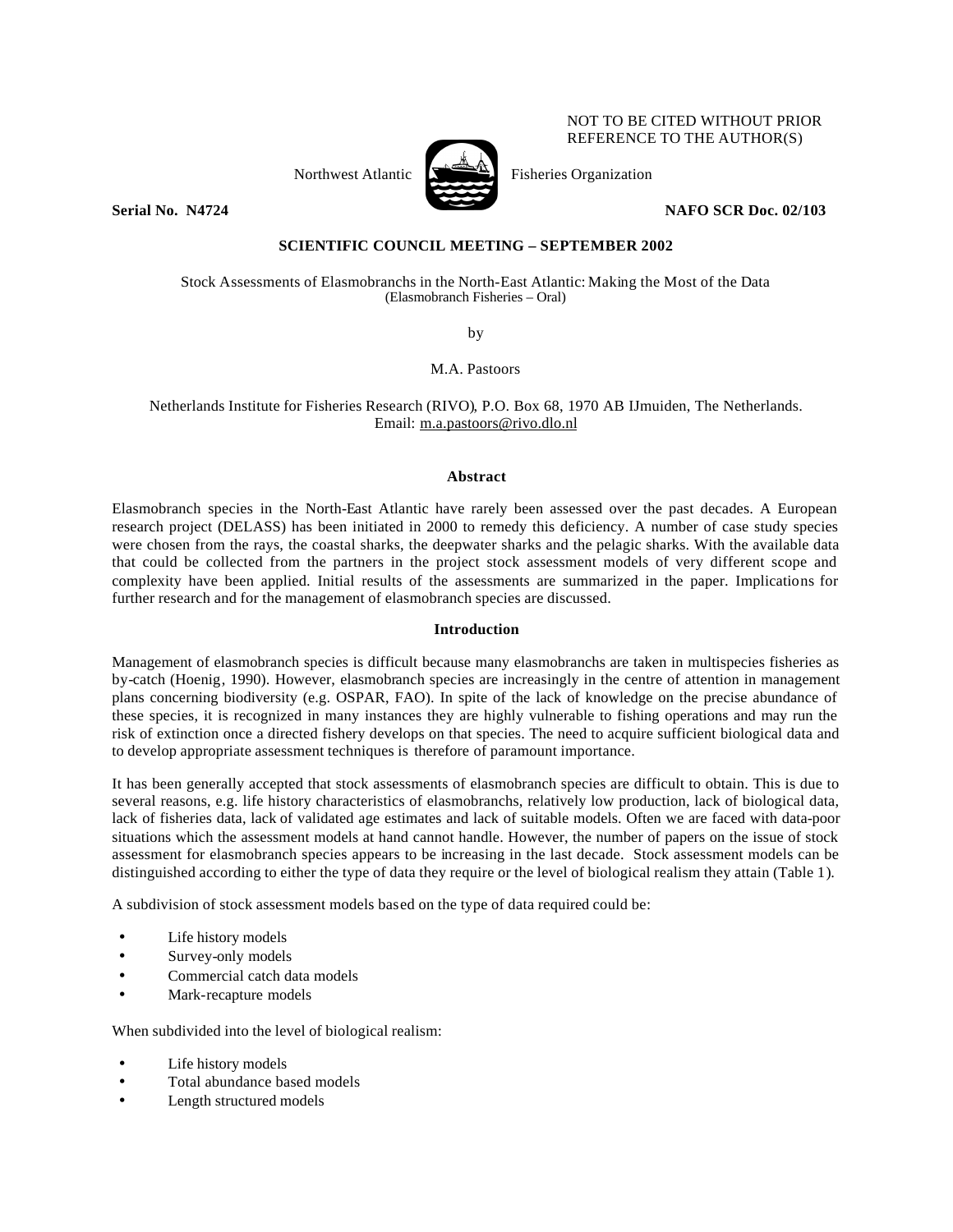Age structured models

In this paper I explore the possibilities of applying stock assessment models to a selected number of elasmobranch species, predominantly in the North-East Atlantic. This work is part of an international research project Development of Elasmobranch Assessments (DELASS, CFP 99/055) in which 15 European research institutes collaborate. The arguments for the selection of the case study species will be presented and the general process of matching the models to the data for each case study species. Although this paper is written by only one person, it relies on the work of many colleagues in the DELASS project.

#### **Material and Methods**

Stock assessment data for elasmobranch species in the North East Atlantic is generally scarce. This is due to incomplete sampling, divergent practices at sea and – historically – a lack of interest when compared to commercially exploited teleost species. However, in this study, the scarcity of the data is at the same time a barrier and an opportunity. The DELASS project aims to explore the possibilities of assessing the state of elasmobranch stocks irrespective of the amount of detail in the available data. In other words, it aims to say the most with the data at hand.

Nine case study species were selected for analysis. The choice for these species was based on a number of criteria (Table 2):

- spatial extent of distribution (local North-east Atlantic)
- production types (oviparous-viviparous)
- data availability (poor-good)
- commercial importance (medium-high)
- habitat type (pelagic shelf deep)

| species group               | species                  | english name            | area           |
|-----------------------------|--------------------------|-------------------------|----------------|
| pelagic sharks              | Prionace glauca          | Blue shark              | N Atl.         |
| coastal dogfish & catsharks | Squalus acanthias        | Spurdog                 | NE Atl.        |
|                             | Scyliorhinus canicula    | Lesser spotted dogfish  | Cantabrian Sea |
| skates and rays             | Raja clavata             | Thornback ray           | North Sea      |
|                             | Leucoraja naevus         | Cuckoo ray              | Celtic Sea     |
| deepwater sharks            | Centroscymnus coelolepis | Portugese dogfish       | N Atl.         |
|                             | Centrophorus squamosus   | Leaf-scale gulper shark | N Atl.         |
|                             | Dalatias licha           | Kitefin shark           | N Atl.         |
|                             | Galeus melastomus        | Blackmouth catshark     | Azores         |

The final list of case study species consisted of the following species:

In this paper the stock assessments of the kitefin shark and blackmouth catshark will not be considered because the analysis have not been completed.

The intention within the DELASS project (2000-2002) was to apply assessment models to the data that was available within different research institutes. However, for a number of stocks there has been a limited amount of market sampling, for example when it was unclear what the species composition in the landings was. Also, an inventory was written of the available assessment methods and some applications to elasmobranch stocks all over the globe (Pastoors *et al*., 2000). The assessment methods were summarized in terms of input requirement and output deliverables. The stage of actually applying the methods to the data collated within the DELASS project was carried out within the ICES Study Group on Elasmobranch Fishes, which met in May 2002 in Copenhagen (ICES, 2002a).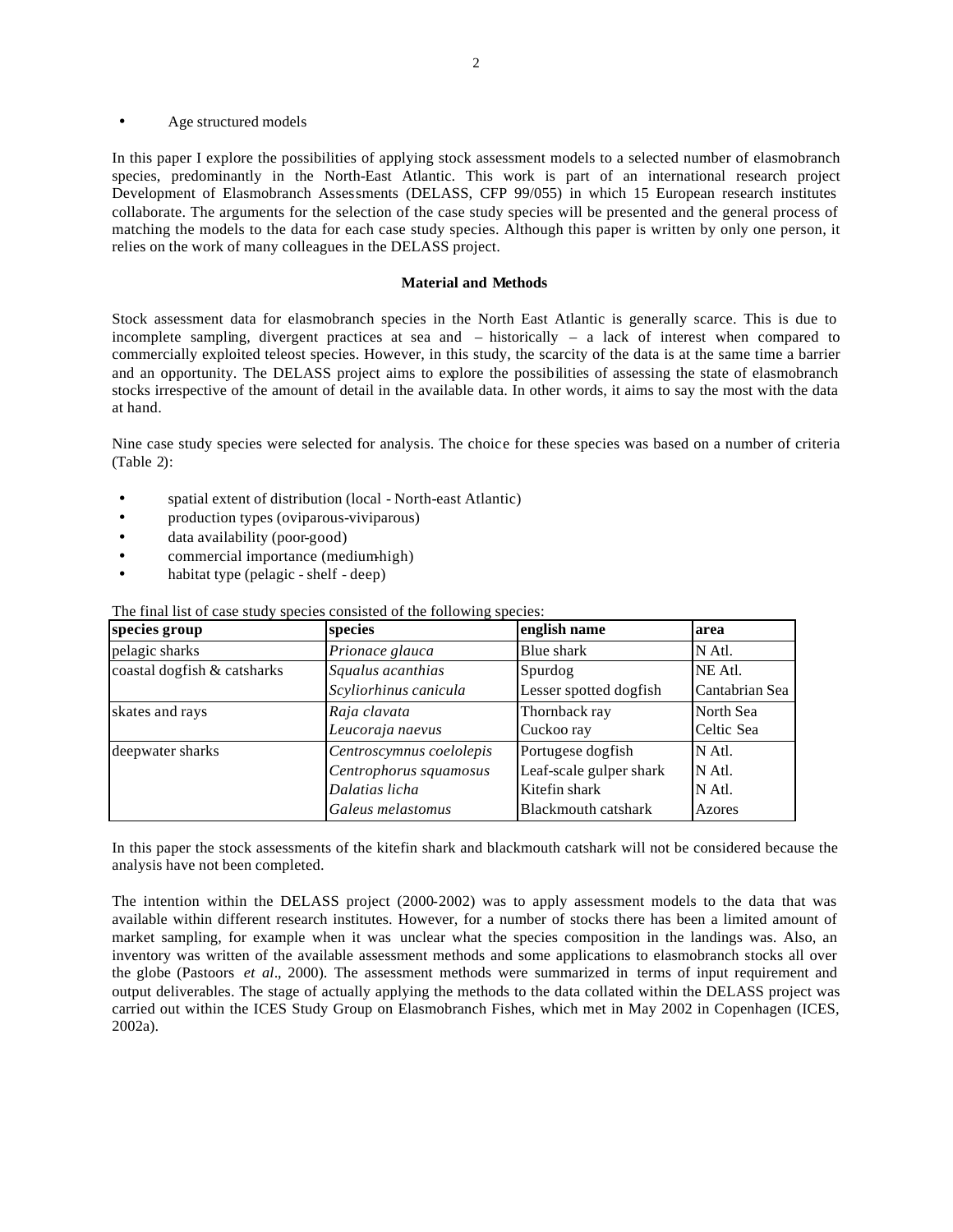### **Results**

#### *Blue shark (Prionace glauca) in the North Atlantic*

Blue shark represents a case study on a pelagic, wide ranging, life-bearing species, with uncertain data availability, high commercial importance. Blue shark is a by-catch in many fisheries for tunas and billfishes. There is no largescale directed fishery for blue shark. Available landings data may not indicative of stock trends because a variable part of the catch is discarded. ICCAT collects and collates catch and landings statistics from these commercial fisheries. These data are not complete at present. There are recreational fisheries for the species in the USA, Ireland and the UK. Blue sharks are also caught incidentally in the Canadian porbeagle fishery (Bonfil, 1994).

The data available for the assessment of blue shark would, in theory, consist of the following categories: life history data, landings and discards data, CPUE data and tagging data. However, the tagging data from the USA were not yet available to the DELASS group and the Irish tagging data for blue sharks (Fitzmaurice and Green, 2000) will only be compiled in 2002. Also the landings and discards data are not yet available. In principle the following analysis were foreseen for blue shark: life table model, catch curve analysis and Petersen estimates from tagging studies. Because of the limited data availability only the life table model could be parameterized at present.

Results of the life table model indicate that the values of **r** ranges from 0.03 to 0.24 while the mo st likely value, given the present knowledge, is 0.18. The results suggested that accurate estimates of survival are relatively more important than accurate estimates of fecundity for evaluating this species using demographic techniques. Life span (maximum age) and its effect on estimates of natural mortality also have a relatively large effect on the estimated demographic parameters. The values found are considerably lower than the estimates reported by Cortes (in prep) who used a stochastic life table analysis.

## *Spurdog (Squalus acanthias) in Sub-areas IV, VI and VII*

Spurdog represents a case study on a shelf species that is wide ranging (Northeast Atlantic) and life bearing, with good data availability and high commercial importance. Spurdog is a relatively small (<130 cm length) squaliform shark that is target of one of the most important directed fisheries for elasmobranchs in the North-east Atlantic. During the 1950s and 1960s, landings of spurdog in the North Sea increased rapidly and total annual landings rose to 58 000 tons during the 1960s. During the 1980s, long-line fisheries for spurdog became relatively important in the Irish Sea, with boats targeting shoals of large females. This fishery subsequently declined. Spurdog are currently taken in mi xed demersal fisheries (e.g. otter trawls) and also in gill nets, where they may be the target species. Since the late-1980s, total landings of spurdog have declined and more recent catches (1997-1999) have been around 15 000 tons per year.

Spurdog is a relatively well known species and there is a considerable quantity of published information on its biology. The reproductive biology is well documented and there are many estimates of size at maturity, gestation period, fecundity, size at birth and sex ratio of pups. Age and growth data are available, although validation of ages using dorsal fin spines is uncertain and published results should be used with caution. Several thousands spurdog have been tagged in the late-1950s and 1960s, and these data have been used to interpret the stock structure and could be used to provide supporting evidence for growth models or total levels of mortality.

The available landing statistics for "dogfish" over the period 1905-1960 are likely to be composed primarily of spurdog and, though data prior to 1932 do not include landings from Norway or France, these statistics are probably representative of spurdog landings during that period. After 1961, landings of spurdog were identified separately. The UK has an extensive data set of length-frequency data (by sex) from commercial fisheries. Discards information is available for some recent areas. Several survey data series are available for spurdog from 1970 onwards. Survey data consists of CPUE (numbers and biomass by sex) and length-frequencies (by sex).

Although for this species, the available data would allow a wide spectrum of assessment models, the following approaches have been explored so far:

- Trends in length-frequency of commercial landings
- Trends in survey CPUE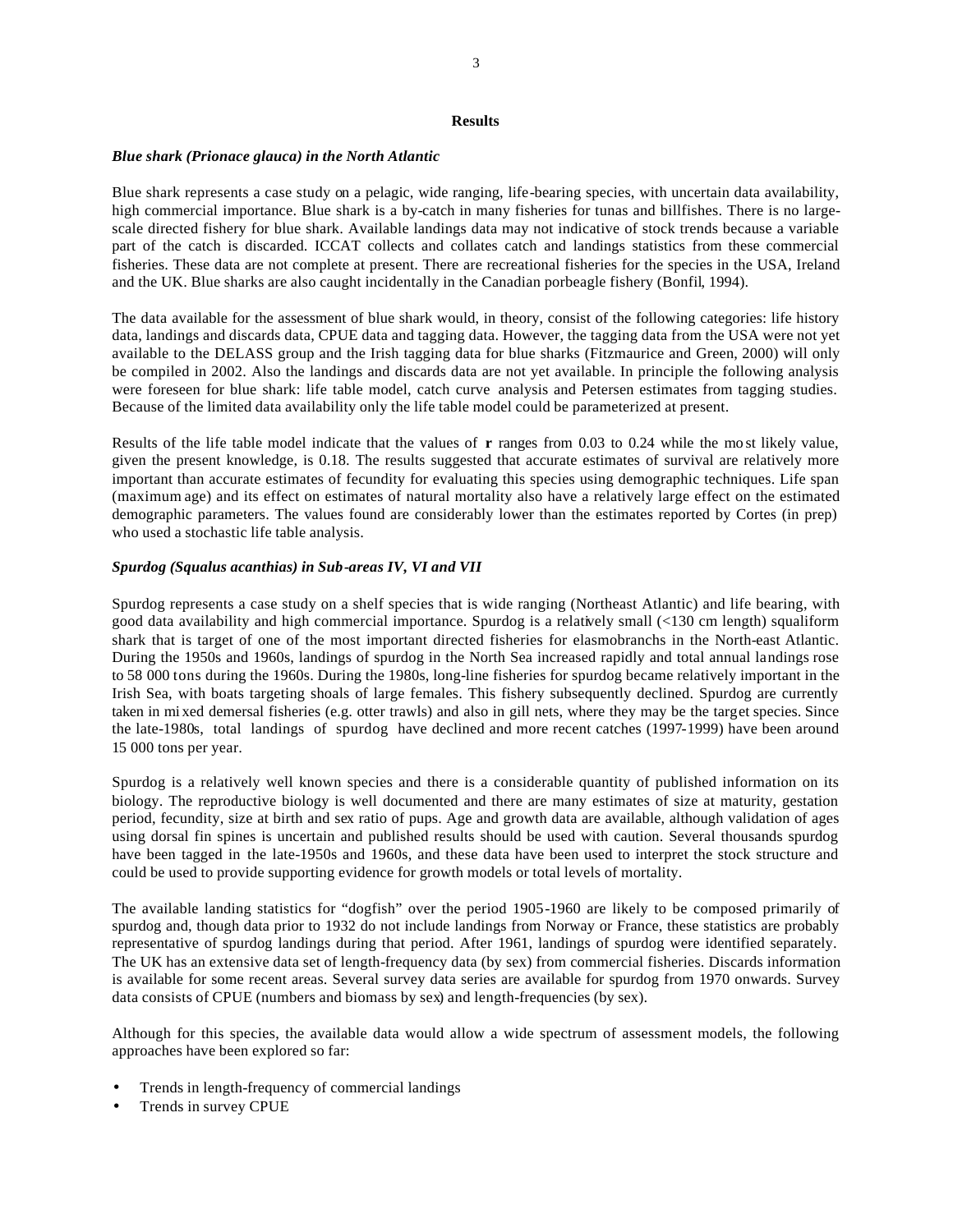- Slicing of the length distributions using growth parameters derived from the literature and they applying catchcurves or separable VPA
- Catch at length analysis
- Bayesian assessment using a stock production model, with a prior for the intrinsic rate of increase set by demographic methods.

Analysis of the length frequency data from UK (England and Wales) commercial sampling showed that the length range of the frequency distributions has not changed substantially over the period 1983-2001. There appears to have been no reduction in the prevalence of larger, older, females in the landings. Under the assumption of constant selection at length, an analysis of the time series of mean length in the catch and survey data was carried out to examine trends that might indicate whether the level of exploitation has altered the structure of the length distributions. For each sex, the analyses showed an increasing mean length in the commercial catch distributions whereas in the surveys this was only observed for the oldest ages. The differences between the survey and commercial length distributions at the youngest ages may result from spatial effects and more detailed analysis is required to resolve them.

Trends in CPUE from eight research survey series were plotted. The majority of the CPUE series exhibited a decline over the time series although a more northern survey indicated the opposite. The data is useful for assessment purposes but needs more analysis.

Under the assumption that the UK (E&W) length distribution data are representative of the composition of the total international landings from the spurdog fishery in ICES Sub-areas IV, VI and VII, the Von-Bertalanffy growth parameters derived from published parameters (Holden and Meadows, 1962; Holden and Meadows, 1964; Nammack *et al*., 1985; Fahy, 1988; Fahy, 1989), were used to slice the length distributions into age distributions. Catch curve analysis was used to estimate average F for the fully recruited ages, for each year of the time series and each sex. Both sexes show a reduction in total mortality (Z) throughout the time period. The results also illustrated the estimated rates of mortality were highly dependent on the growth parameters used for slicing. It was found that the published values of L∞ lies well within the upper range of the length frequency distributions, so that substantial accumulations can occur in the plus group. A Separable VPA model (Pope and Shepherd, 1982) was fitted to the catch at age data set, assuming a value of 0.1 for M, a terminal age selection of 1.0 and a range of terminal F values  $(F = 0.5*M, M, 2M, 3M)$ . The estimated fishing mortality rates indicated that the level of fishing mortality is low throughout the time series and that the mature population has declined.

The possibility of applying an entirely length-based method (Sullivan *et al*., 1990) was explored. This method uses a size-transition matrix approach to project the population length distribution forwards in time. The size-transition matrix is obtained from a stochastic growth model with known Von Bertalanffy growth parameters. Problems were encountered in the application of this method, again due to the fact that a large number of individuals in the catch were larger than the values of L<sub>∞</sub> obtained from the literature. The CASA model assumes that as length increases towards L∞, the mean growth increment decreases to zero, which implies that growth beyond this length is impossible.

The methods of McAllister *et al*. (2001) were applied to spurdog, using demographic techniques to convert prior distributions for age-specific fecundity and natural mortality to prior distributions for r. The priors for **r** were then used in a Bayesian Schaefer stock production model fitted to research vessel survey data (CPUE) from England, Scotland and Northern Ireland. Given the relatively low catch levels prior to 1946 it was assumed that the population started from near carrying capacity K. In fitting the model it was assumed that each index *i* had its own catchability  $q_i$  and its own dispersion parameter  $S_i^2$ . These parameters were assigned non-informative priors, uniform in log space. The same prior was also used for Schaefer model parameter K. The Bayesian Schaeffer model indicated that landings since 1946 were above the maximum sustainable yield (MSY) and that there is a high probability (i.e. 73%) that less than 100 000 tons of spurdog are left at present. Thus the method, although dependent on a number of model assumptions, is able to provide probability statements about the state of the stock and trends in exploitation.

In conclusion: the analysis of the spurdog data by the method of slicing has established that the methodology can and should be taken forward to provide estimates of mortality rates and stock dynamics for the species. If the sensitivity of the results to the growth equations cannot be resolved by additional analysis (using tagging data, etc.),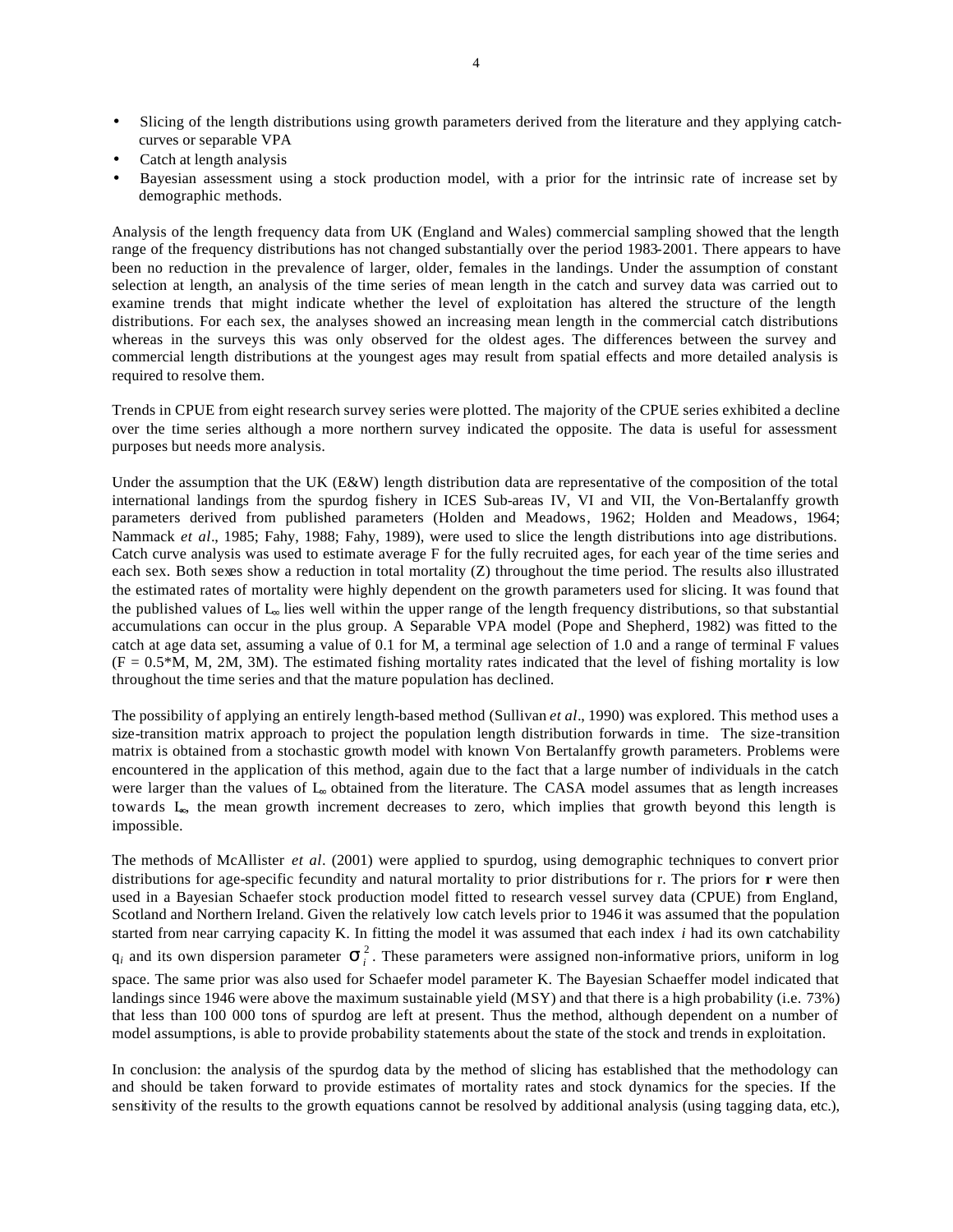then the model will allow an evaluation of recent trends, but not absolute levels of those dynamics. The Bayesian approach seems to be a promising way to address the uncertainty in the underlying data and to transform that into estimates of uncertainty at the population level.

#### *Lesser spotted dogfish (Scyliorhinus canicula) in the Cantabrian Sea (Division VIIIc)*

Lesser spotted dogfish repres ents a case study on a shelf species that is local (Cantabrian Sea) and oviparous, with good data availability and medium commercial importance. It is taken in the demersal fishery along the north and north-west coasts of Spain (Cantabrian Sea) is a multis pecies and multigear fishery where many species are caught with a great variety of gears. Most of the elasmobranchs species are taken as a by-catch of which the lesser spotted dogfish (*Scyliorhinus canicula*) is the most prominent. A study carried out in 1994 in the Cantabrian Sea revealed that almost the 90% of the total catch of lesser spotted dogfish were discarded. Landing statistics of lesser spotted dogfish have been compiled for the period 1996 to 2001, while for years before 1996, data are only available for some ports. For some fleet segments effort data is also available. Length compositions on board of commercial trawlers are only available for 2000 and 2001. For these years the length distributions from commercial vessels was very similar to the length distributions in the bottom trawl surveys. However, since most of the catch is discarded. Previous studies demonstrated that in the trawl fleet the discards of this specie can reach the 92% of the total catch. The length distribution of the surveys has therefore been used instead.. The mean size from the trawl surveys series shows a relatively constant pattern.

Bottom trawl survey data is available for the period 1991-2001 and shows that lesser spotted dogfish is quite abundant in the continental shelf and is one of the most important species in biomass terms after the commercial teleost species (blue whiting, horse mackerel, megrim, hake). A dogfish tagging program has been carried out since 1993. A total of 6 619 specimens have been tagged of which 162 have been recaptured to date

With the given availability of data, the following assessment approaches have been explored: surplus production model, separable VPA and survey-only separable model.

The available commercial fisheries and research vessel data on catch, effort and CPUE were used to carry out a dynamic (non-equilibrium) Schaefer surplus production model (Hilborn and Walters, 1992). The model was fitted to two datasets: one using only landings data and the other including dead discards (i.e. total removals). Observer estimates of discards for the years 1994, 1999 and 2000 indicated that between 77 and 93% of the catch was discarded (Perez *et al*., 1996). The estimates of discards at sea were translated to dead discards using experimentally obtained data on the survival of this species during research surveys which indicated that 70% of the fish survive for up to 6 hrs or more on deck (Rodriguez-Cabello *et al*., 2001). The CPUE calculated by the Schaefer model was fitted to the three available CPUE series (two commercial and one research survey). The model was implemented in a spreadsheet and the non-linear algorithm 'solver' was used to find the best parameter values for **K**, **r**, **q** and the initial biomass in 1991 (**B0**). The Schaefer model had a relatively good fit to the CPUE series when only landings data were considered. The Schaefer model predicted an increasing stock trend and the estimated model parameters were considered plausible (B0 = 226,146, r = 0.3832, K = 535,067). Although the estimates may appear reasonable, there is considerable uncertainty about the true values because a large combination of r and K values could predict equally well the various CPUE series. This is a function of the lack of contrast in the data (Hilborn and Walters, 1992). The inclusion of estimated dead discards only raised the estimates of **K** and **B0** but did not affect the dynamics.

Age based assessment methods were explored on catch-at-length data which was 'sliced' into age groups. The growth parameters were derived from (so far unpublished) tag-recapture data. Age 4 was adopted as reference age and the selectivity at age was dome shaped in all trials. Results from these initial explorations indicated a very low fishing mortality on this stock.

The last assessment method considered was the age based survey-only method (Cook, 1997). Age disaggregated abundance indices were obtained by slicing the length distributions from the Spanish bottom trawl survey. The model assumes that fishing mortality is separable into an age and year effect, and that the population size of a cohort at a given age can be expressed as the product of its initial cohort strength and its cumulative mortality. These parameters can then be used to obtain estimates of relative number at age, stock biomass and yield. An important assumption of this model is that the ratio between the survey catchabilities at age is known. Cook (1997) suggests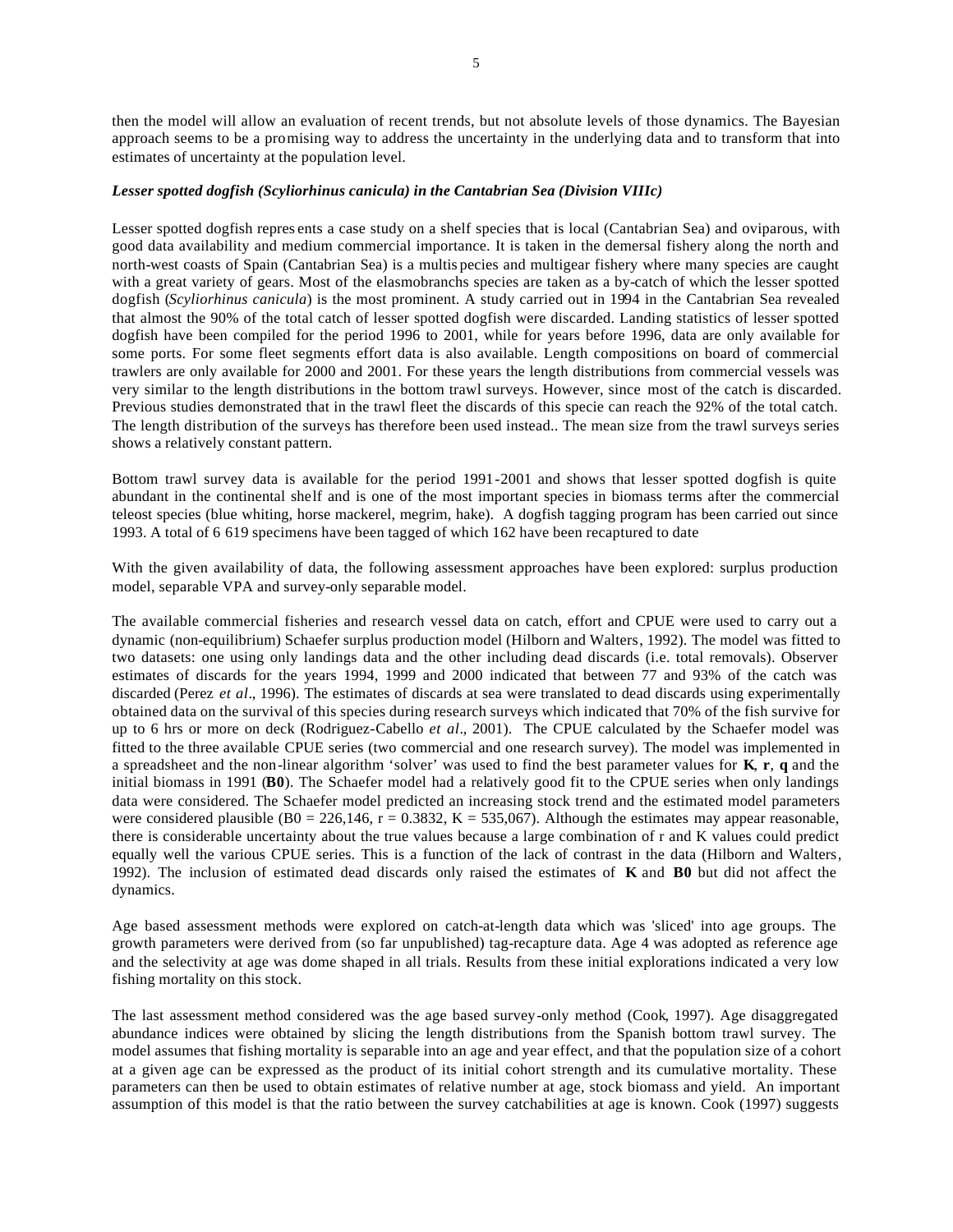that catchability (q) is assumed constant above a certain age and to adjust q on the youngest age by trial and error to give selectivity on the youngest age similar to that obtained from the conventional assessment. In the case of this stock, however, there is no conventional assessment and therefore difficulties arise in making choices about the validity of the estimated selectivity pattern and consequently the assumed catchabilities. Results from initial runs of this model with various values of catchability at the youngest age gave either unrealistically high selectivity for this age class or very low mean estimated fishing mortality. A closer consideration of the survey indices appeared to indicate that the assumption of constant catchability at older ages may not be valid as increasing numbers of individuals from the same year class were caught through time.

## *Thornback ray (Raja clavata) in the North Sea*

Thornback ray represents a case study on a shelf species that is local (North Sea) and oviparous, with medium data availability and medium commercial importance. Although there have been directed fisheries for skates and rays in the North Sea, mainly using hook and line, these have almost completely disappeared in the course of the last century. Only a small scale directed fishery with tangle nets still exists off the English south-east coast. Skates and rays are predominantly taken as by-catch in demersal mixed fisheries. In the North Sea they have therefore been subjected to intensive exploitation for many years.

In most countries, skates and rays are landed together, most often sorted in particular size categories, rather than by species. With the exception of France, catch statistics are therefore only available for all species of skates and rays combined. Data on total international landings of North Sea skates and rays are available since 1903. There are no effort data specifically for North Sea rays and skates. Starting in 2000, some exploratory market sampling programmes for North Sea skates and rays were carried out under the DELASS project in England, Scotland, Denmark, Netherlands and Belgium although only preliminary results are available up till now. The main survey data for North Sea skates and rays is the ICES coordinated International Bottom Trawl Survey (IBTS). Data from this survey were available for the period 1965-2002. The IBTS data include surveys from quarter 1 in the years 1967-1990, surveys in all quarters in the period 1991-1997, and surveys in quarters 1 and 3 for 1998 onwards. For the early-1900s some survey data were available for the English RV 'Huxley' and the Dutch vessel 'Wodan' (Rijnsdorp *et al*., 1996).

Survey data are the major historical data source for thornback ray in the North Sea. However, catching thornback ray in the IBTS is a relatively rare event. Only 605 hauls out of a total of 13 923 hauls had a non-zero catch. The high frequency of zero catches in combination with a few, in some cases, high catches were analyzed statistically by use of a two-stage model approach. First, the probability of getting a catch with at least one thornback ray was calculated using a Generalized Linear model with a binomial distribution and a logit link function. Secondly, nonzero catches were modelled using a Gamma distribution and a log link function. Both models included a season, an area and a period effect. In the first model, the parameters *area* and *period* were highly significant (Pr <0.0001) for all length groups. The *season* effect was highly significant for some length groups. The probability of having a haul with at least one thornback ray was estimated to be 16 times higher in the period 1967-1976 compared to the most recent years, 1993-2002. The results for the second model (non-zero catches) did not show such a consistent pattern. Bringing the results of the two models together, there has been a steep decline in the number of fishing positions with a catch of thornback ray since 1967. For fishing positions with a catch of thornback ray, the average catch in number seems, however, to have increased slightly. These remaining patches might have been less attractive for the comme rcial fleet, due to factors such as bottom type and low abundance of commercially important fish.

# *Cuckoo ray (Leucoraja naevus) in the Celtic Sea*

Cuckoo ray represents a case study on a shelf species that is local (Celtic Sea) and oviparous, with good data availability and medium commercial importance. Cuckoo ray are – like thornback ray – often landed together, most often sorted in particular size categories, rather than by species. However, the landings in France are discriminated between species. France takes on average 55 % of the international landings (1980-1998) in the Celtic Sea and the proportion of Cuckoo ray in the French landings has fluctuated between 26 and 53%. None of the French fleets are targetting cuckoo ray, although it is an important by-catch. The main fishing gears are otter trawl and, increasingly, twin trawl. Discarding of cuckoo ray is likely to be important. Estimates of discard levels are in the order of 50% in numbers (1974 estimate) or between 13 and 35% in weight (1997 estimate).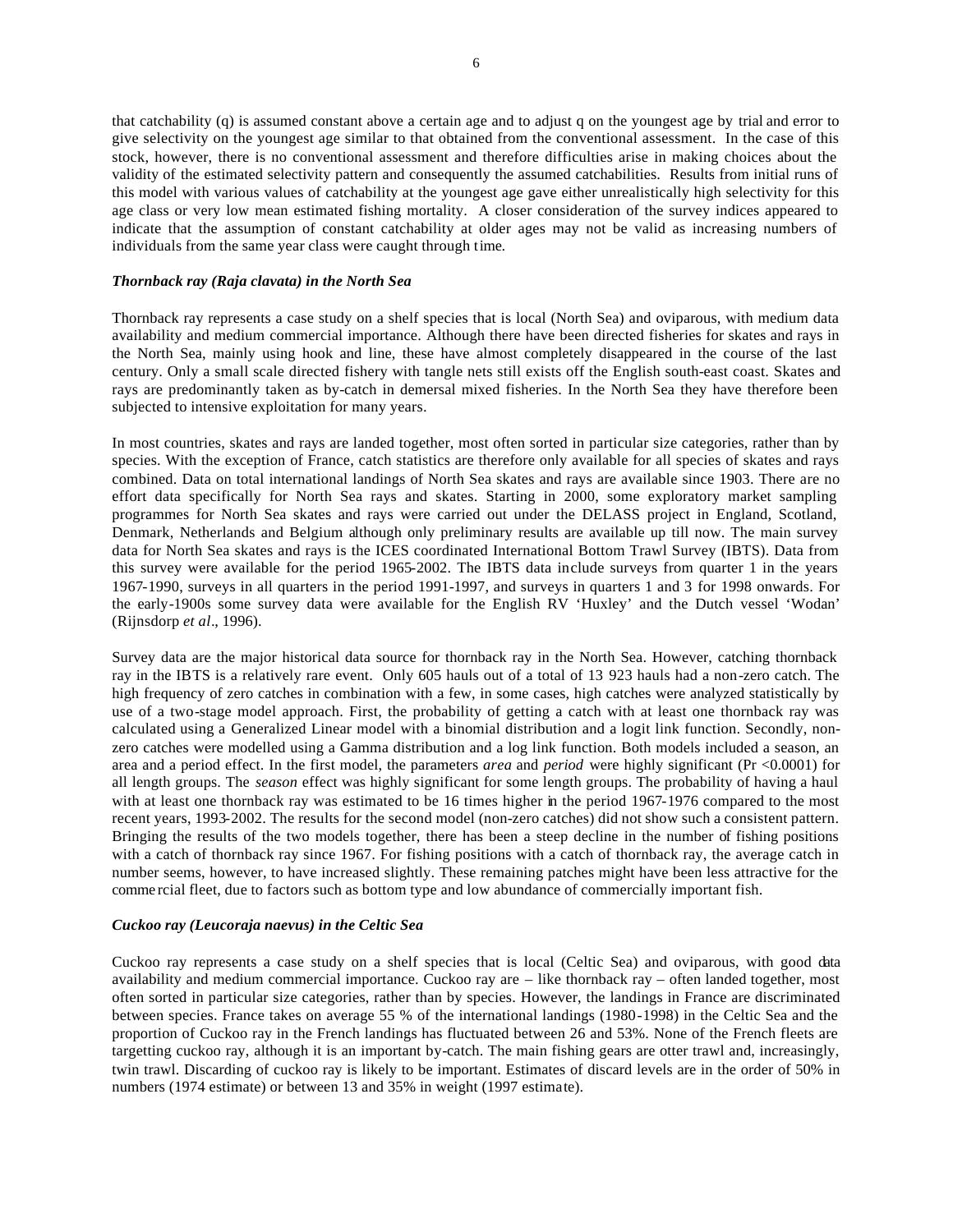The data available for stock assessments of the Cuckoo ray in the Celtic Sea are the following:

- Total landings of rays per ICES sub-area (1973-1998)
- Total landings of French cuckoo ray (kg and sale value) and effort (hours) by rectangle, fleet, gear and month (1986-1998)
- Ray species composition of the French landings per ICES sub-area (1988-1998)
- Evhoe survey data (weight and number) by station and sex (1987-2000).
- Length composition of the French cuckoo ray landings for areas combined (1989-1997)
- Length composition of the French cuckoo ray discards for areas combined (1997)

The assessment methods explored for this stock are:

- General Linear Modelling of commercial CPUE data and survey data
- Surplus production model
- Catch curve analysis

GLM analysis have been carried out on both the commercial CPUE data and the EVHOE survey data. The GLM's give estimate of the spatial distribution of the CPUE of French trawlers. This indicates a continuous distribution of cuckoo ray catches from North of Scotland to the Bay of Biscay. Highest CPUE is observed in the Celtic Sea and the Irish Sea. The interaction term (year\*fleet\*gear) could be used to standardize the fishing effort, but this has not been pursued further at present.

A second GLM gives an estimate of the seasonal changes in CPUE in relation to the area. It was shown that seasonal differences in CPUE exist between summer and winter in the area north of 50°N with higher CPUE in the winter period.

The other GLM's on commercial CPUE and survey data give estimates of trends in abundance over time where consistent signals are derived from both data sources.

The Aspic surplus production software (Prager, 2000) was used to assess the trends in the stock, based on the total international landings of cuckoo ray and the CPUE series of the two French fleets with the highest overall landings of cuckoo ray. The ASPIC program fits a non-equilibrium logistic (Schaefer) production model to the catch and effort data (Prager, 1994; Quinn and Deriso, 1999; Prager, 2000). The errors in the model were assumed to be conditional on effort. Results are shown as the ratio of fishing mortality against  $F_{\text{msy}}$  and Biomass against  $B_{\text{msy}}$ . Results indicate that the fishing mortality is above  $F_{\text{msy}}$  for this stock and the stock below  $B_{\text{msy}}$ .

A catch curve analysis was carried out on the catch at age matrix that was constructed from the length data and the growth parameters. Results suggest, in contrast to the ASPIC model, that total mortality is around 0.3. Given that the assumed natural mortality is around 0.15 (Biseau, 1999) the estimated fishing mortality would be around 0.15 and thus substantially lower than the estimates from the biomass model.

There appears to be a general agreement between the methods applied that the stock experienced a low abundance in the early-1990s, followed by a recovery in the later part of the 1990s. The stock trends in the most recent years are unclear as there was no data available from the commercial fishery. The survey suggests that the stock may be decreasing since the late-1990s.

The estimates of fishing mortality from the production model and the catch curve analysis do not seem to be consistent.

# *Portugese dogfish (Centroscymnus coelolepis) in the North-East Atlantic and Leaf-scale gulper shark (Centrophorus squamosus) in the North-East Atlantic*

Portugese dogfish and leaf-scale gulper shark represent a case study on a deepwater species that are wide ranging (North Atlantic) and life bearing species, with medium data availability and high commercial importance. Portugese dogfish and leaf-scale gulper shark are taken in several mixed trawl and longline fisheries in the northeast Atlantic.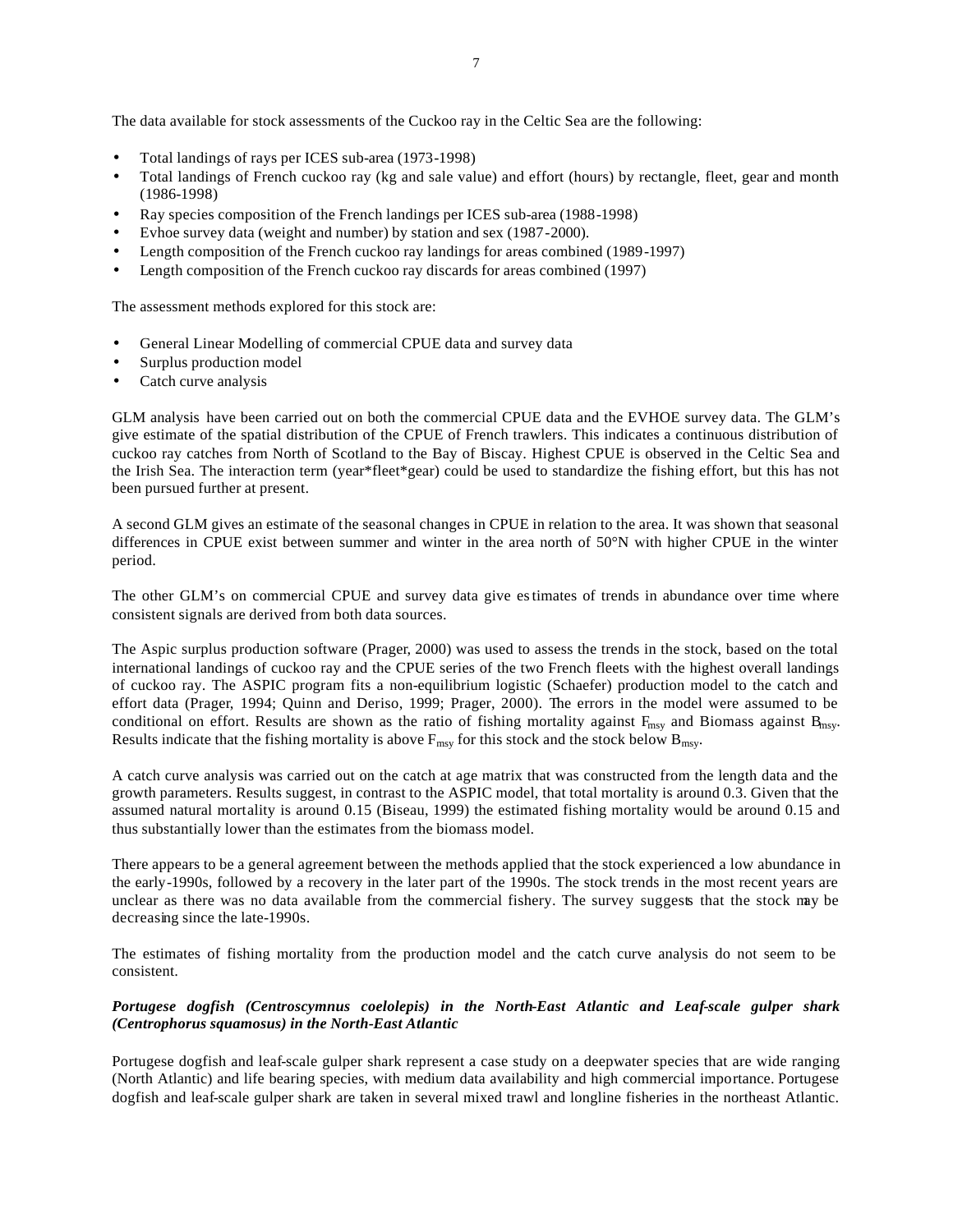The two species are often landed together as so-called 'siki'. Landings of Siki commenced in 1989(ICES , 2002b). Discarding is not considered to be a feature of fisheries for this species that is marketed for its flesh, liver and sometimes fins and skin.

There are few data to assess the stock status of portugese dogfish and leaf-scale gulper shark. Stock structure is poorly understood, and specimen under 70 cm are very rarely encountered in ICES sub-areas V, VI, VII, VIII and IX. However, in the absence of information, a single assessment unit of the northeast Atlantic was chosen for this species. A particular problem is the lack of species specific landings data.

Short time series of length frequencies by species and year are available from Irish research surveys, Norwegian longline surveys and Spanish commercial fishing on Hatton Bank. Reproductive parameters are well described (Girard and Du Buit, 1999) but there are no published age estimates for these species.

The assessment was carried out for the two species combined. Two methods were explored:

- Schaeffer production model
- Leslie depletion model

The Schaeffer production model was explored using the CEDA implementation (Holden *et al*., 1995). It was assumed that growth rather than recruitment was the main contributor to biomass production. The available timeseries data of CPUE comprise a gradual decline across the time period studied, for most of the time period. Given this sort of pattern caution is needed because of the "one-way trip" (Hilborn and Walters, 1992) resulting in highly unreliable estimates of the model parameters. The ratio of initial stock to virgin stock was chosen as 0.7, based on a sensitivity analysis. The fit of the model was very poor when all years, except 1990 were included. When the years 1991-1993 (because the fishery was not fully developed) and 2000-2001 (because there was no supporting evidence of an upward trend in stock abundance in these years) were excluded the fit of the model was better. However, the intrinsic rate of population increase (r) and maximum sustainable yield (MSY) were still poorly estimated, and did not have meaningful confidence intervals.

In addition a Leslie Depletion method, for closed populations was applied (Hilborn and Walters, 1992). This is based on the assumption that the population gains no new recruits or immigrants and loses no animals to natural mortality or emigration. The Leslie method can be conceptualized as a linear regression of relative abundance and cumulative catch and examining the trend to investigate what cumulative catch would result in the relative abundance dropping to zero. The Leslie depletion models gave consistent results for different CPUE series that were explored. Also, there was a good degree of agreement between the 1993 biomass estimated from the Leslie method and the carrying capacity estimated from the Schaeffer production model.

## **Discussion**

In this section, the main findings of the explorations towards stock assessment of the case study species presented above will be discussed.

## *Landings data*

The collection of landings data for elasmobranch species is still considered to be problematic. In particular, landings need to be separated to the species level and, in most fisheries, this is not the case. There has been some improvement in, e.g. the identification of deepwater sharks to the species level. Also, exploratory market sampling programs have been carried out, aimed estimating the species and length composition of landings (e.g. for rays).

Some elasmobranch species may be subject to intense discarding (e.g. lesser spotted dogfish). In these cases, the collection of discard data is of great importance if we are to give reliable estimates of the stock size in the future.

Figure 1 shows the general evolution of all elasmobranch landings as officially reported to ICES since 1973. The overall level appears to have remained relatively constant, but the distribution over areas has changed. Landings from the North Sea have decreased, whereas landings in Sub-areas IX, X and XII have an increased. *Life table models*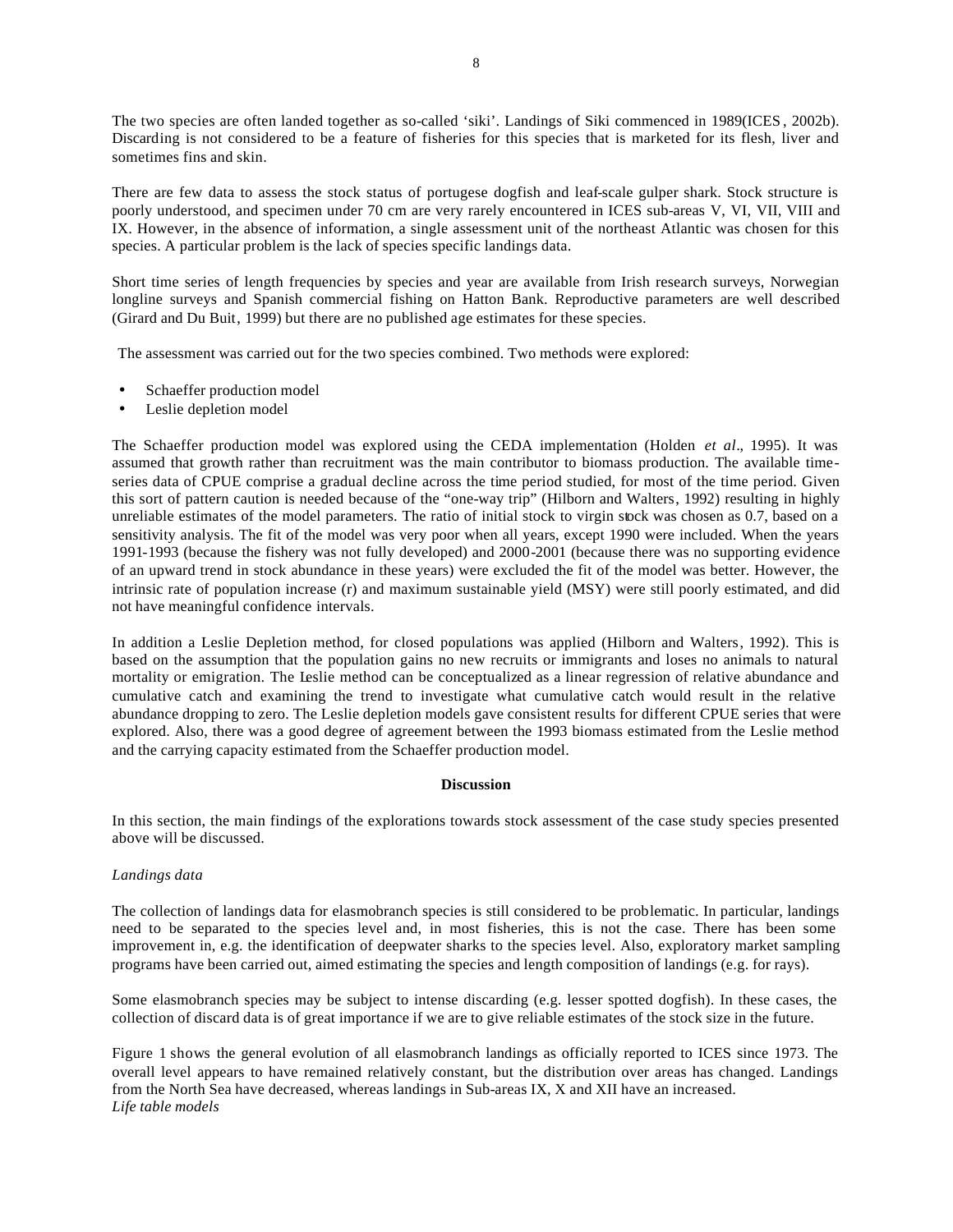Life table models use the demographic characteristics of a population in the form of a schedule of the *survivorship* and *fertility<sup>1</sup>* at each age for the entire (female) population. These methods allow the calculation of reference parameters of population growth, such as the generation time  $(G)$ , net reproductive rate  $(R_0)$ , population doubling time  $(t<sub>x2</sub>)$ , and the observed rate of increase of the population (r). This last parameter can be used as an input parameter for stock assessment methods such as surplus production models.

The observed rate of increase of the population is an estimate of the intrinsic rate of increase of the logistic population growth model. Thus, r can be used to define likely values of the intrinsic rate of increase. Recent approaches have used estimates of r using life tables to define the prior probability distribution of the intrinsic rate of increase for use in a Bayesian Surplus production model (McAllister *et al*., 2001).

Another application of life table analysis is the ranking of species in a relative scale of 'productivity' or capacity to grow. If we perform life tables analyses for a suite of species, we can have an idea of their relative capacity for population growth (and, by analogy, of their capacity to withstand exploitation) by comparing the values of r for each species. Species with higher r should be able to recover faster from the effects of exploitation.

A recent modification of life table approaches developed by (Smith *et al*., 1998) allows for estimation of the 'rebound potential' of a population, a relative measure of the capacity of populations to return to their normal size after decreases in abundance due to fishing, which includes density-dependent responses.

In order to be able to use life table models, biological parameters for the species are required. In this paper, life table models have been applied to blue shark with some success. However, it was found that the biological basis for the application of life table models is often relatively weak. Therefore, it is important that more ageing and growth studies are carried out, and also that estimates of maturity and fecundity at age and at length become available. Since the life table models are heavily dependent on the calculated survivorship, the estimates of natural mortality also need to improve.

## *Surplus production models*

For many elasmobranch species, length- or age-based data are either limited or not available. In these cases, surplus production models may provide a suitable alternative. These models are generally applicable when historical series of catch are available and CPUE series from either fisheries or surveys.

CPUE data from the commercial fisheries can, in principle, be the cause of pitfalls. In order to be able to use CPUE as an indicator of stock size (as is done in a surplus production model), the catchability should be constant. If catchability is not constant during the history of the fishery (e.g. due to technological improvements or to specific targeting of certain species), CPUE may just as well be an indicator of the technological success of the fishery, rather than of the size of the stock.

In order to be able to run surplus production models, it is not strictly necessary to have data at the species level. In this paper, an example is provided for two combined deepwater sharks (Siki). However, this approach runs the risk of missing the separate trends in the species, as opposite trends could be hidden. For that reason, species-specific data are urgently needed.

## *Growth models*

l

Growth models like the Von Bertalanffy equation and the associated parameters appear to play an important role when direct age compositions of catches or surveys are not available. Growth parameters are essential for the life table models and for the slicing of length distributions into age compositions (both from the commercial fishery or from research surveys). Growth parameters are also important for purely length-based models, such as the catch at size method (Sullivan *et al*., 1990).

 $<sup>1</sup>$  Fertility at age is the standard terminology used in life table analysis to express the number of females born to each female per</sup> year.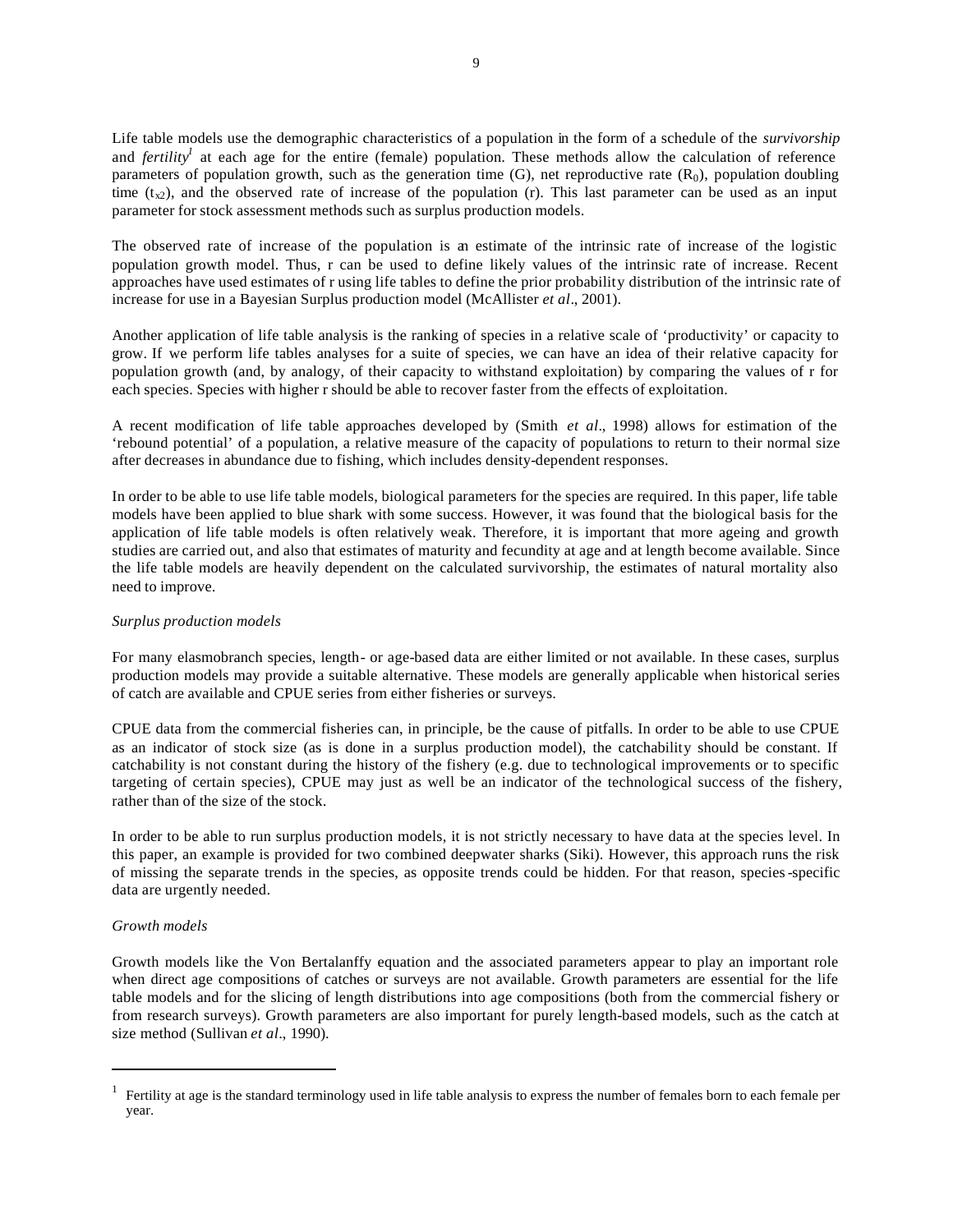For many of the stocks considered, several studies with growth data were available. However, the estimated growth parameters were often found to be dependent on the method or the data used to estimate growth, and thus cannot be generically applied. There is clearly a need to evaluate the sensitivity of the assessment models to the growth parameters used.

A problem that was identified for a number of stocks was that the L∞ from the growth model was substantially lower than the maximum length found in the length compositions of the commercial or survey catches. This created problems in slicing the length information and also in applying the catch at size method.

It should be noted that reliable growth data will be difficult to collect when age information is only scarce and is seldom validated. Tagging data could be an important remedy for this defic iency.

#### *Length-based methods*

The catch at size method was explored for spurdog and lesser spotted dogfish. This method uses a size-transition matrix approach to project the population length distribution forwards in time. The size-transition matrix is obtained from a stochastic growth model with known von Bertalanffy growth parameters. All population dynamics processes, such as recruitment and fishing mortality, are assumed to be dependent on length rather than age. Estimates of yearly recruitment, length distribution of recruits, selectivity and temporal fishing mortality are then obtained by fitting the annual catch-at-length predicted by the model to the observed data. Problems were encountered with this method due to the fact that a large number of individuals occurring in the catch are significantly larger than the values of  $I_{\infty}$ obtained from the literature. The model assumes that, as length increases towards L∞, the mean growth increment decreases to zero, which implies that growth beyond this length is impossible. The model is, therefore, unable to predict that a proportion of large individuals appearing in the catch. Further work on this method is encouraged, and the method is considered to be potentially very useful.

#### *Catch at age analysis*

Catch at age analysis of elasmobranchs has so far only been based on length-converted age compositions, as there are no direct estimates of frequencies at age available from the landings.

A separable VPA may be used to explore the consistency of the catch at age matrix (however that is derived) and the sensitivity of the model to different assumptions of terminal fishing mortality at age and terminal selection at the oldest true age. A separable VPA was explored for spurdog and lesser spotted dogfish.

When age-based information is available from surveys, a separable model of survey catches only could be applied (Cook, 1997). This model assumes that F is separable into an age and year effect, and that the population size of a cohort at a given age can be expressed as the product of its initial cohort strength and its cumulative mortality. Assuming that age disaggregated survey indices are related to abundance at age by age-dependent catchabilities, then the model estimates of these values can be fitted to the observations to obtain estimates of age, year and yearclass effects. These parameters can then be used to obtain estimates of relative number at age, stock biomass and yield.

Results from initial runs of this model applied to lesser spotted dogfish with various values of catchability at the youngest age gave either unrealistically high selectivity for this age class or very low mean estimated F. A closer consideration of the survey indices indicated that the assumption of constant catchability at older ages may not be valid, as increasing numbers of individuals from the same year class were caught through time. This would explain the very low estimates of F obtained in these initial runs. Other assumptions about the relative catchabilities at age may, therefore, be more appropriate and these should be further explored.

### *General Linear Models (GLM) analysis*

Although not formally listed as a 'stock assessment method', it was found that the application of GLM could provide a very useful insight into the development of some stocks. This method was mainly applied to the two ray species. In the example of thornback ray in the North Sea, GLM analysis enabled the modelling of CPUE indices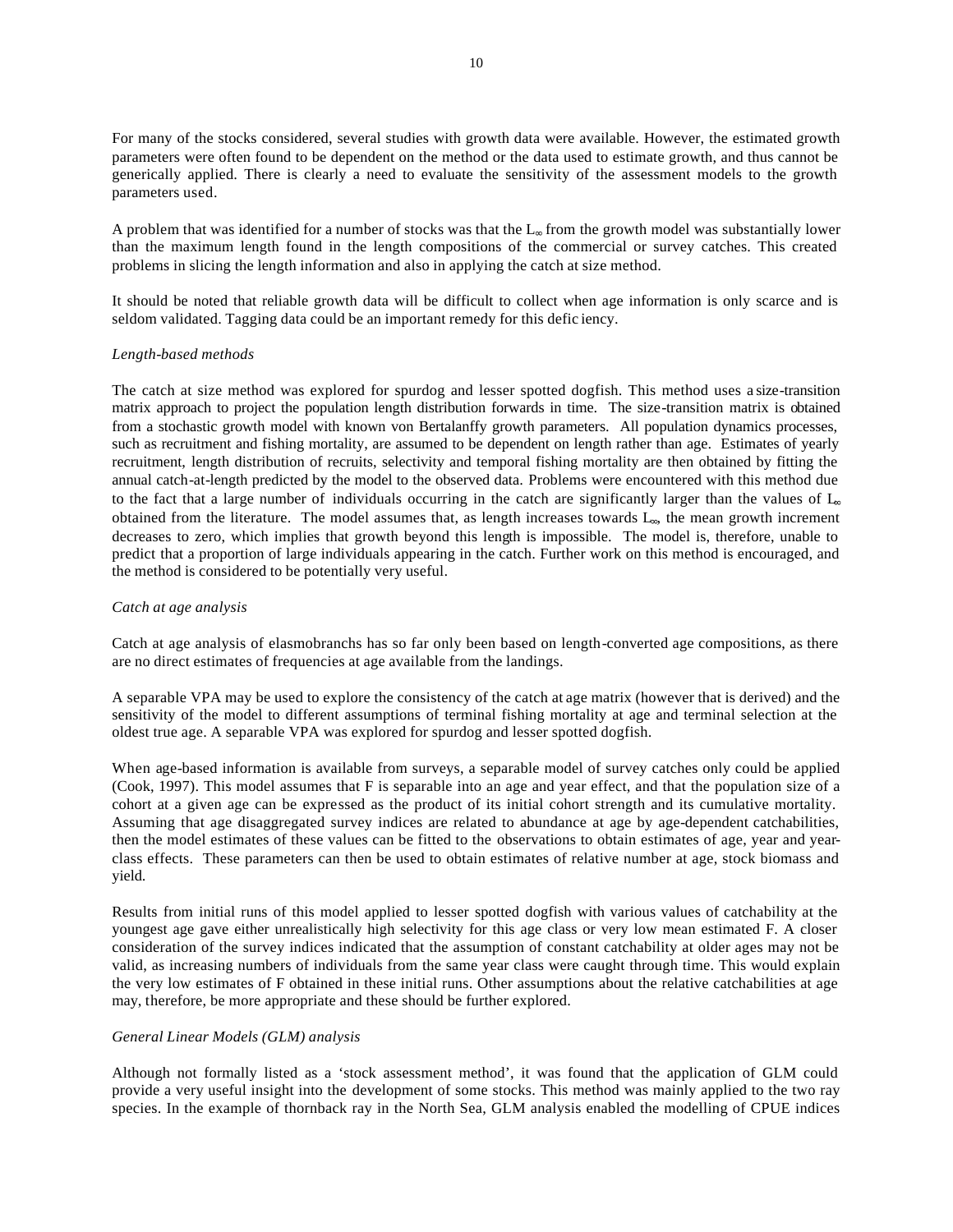from the IBTS survey. This gave insight in structure of the catches, first in terms of the number of hauls where thornback rays were caught, and second in the number of individuals in hauls where they were caught. This led to the conclusion that the number of successful hauls had decreased, but that the number of fish per successful haul was more or less constant. Further work in this direction is to be encouraged as survey data of relatively high quality and readily available.

#### *Bayesian methods*

The Bayesian methods, such as that applied to spurdog, are a general class of statistical methods that could be applied to evaluate the contribution of uncertainty in a wide range of input data (e.g. growth, CPUE, catch) on the stock assessment results. Although there is a computation burden on Bayesian analysis (may take a long time to compute), there are also major advantages. The possibility to define prior distributions of parameters from comparable species or species groups, for example, allows the application of these methods even when estimates of certain parameters for the stock considered are not available.

Overall is can be concluded that considerable progress has been made in making input data for stock assessment of elasmobranch species available. The application of several stock assessment models to the case study species proved to be fruitful and can direct future research in this area.

## **Acknowledgements**

This work has been funded by the European Commission (DG XIV, study no. 99/055). This support is gratefully acknowledged. This paper does not necessarily reflect the views of the European Commission and in no way anticipates any future opinion of the Commission.

This paper relies heavily on the work carried out under the DELASS project and the ICES Study Group on Elasmobranch Fishes. Most of the case studies were originally presented at the ICES meeting by one of the following colleagues: C.D. Darby, J. Ellis, T.R. Hammond, M.W. Clarke , R. Bonfil , H. Dobby , I. Olaso , C. Rodriguez-Cabello, M. Vinther , N.R. Hareide , H.J.L Heessen, M.H. Dubuit , D. Gascuel and P. Chavance.

## **References**

- Biseau, A. (1999). Pecheries bigoudenes: bilan des connaissances, Rapport final contract C.E. (DG XIV) no. 97/00028, IFREMER.
- Bonfil, R. (1994). Overview of world elasmobranch fisheries. FAO Fisheries Technical Paper. **341:** 119 p.
- Cook, R. M. (1997). "Stock trends in six North Sea stocks as revealed by an analysis of research vessel surveys." ICES Journal of Marine Science **54**: 924-933.
- Cortes, E. (in prep). "Incorporating uncertainty in demographic modelling: application to shark populations and their conservation." Submitted to Conservation Biology.
- Fahy, E. (1988). Recent developments in the Irish fisheries for spurdog, Squalus acanthias (L.). ICES C.M. 1988 / H:6.
- Fahy, E. (1989). "The spurdog Squalus acanthias (L.) fishery in south-west Ireland." Irish Fisheries Investigations, Part B: Marine **32**: 22pp.
- Fitzmaurice, P. and P. Green (2000). Results from tagging of Blue Shark in Irish Waters.In: The Irish Scientist Millenium Year Book.
- Girard, M. and M. H. Du Buit (1999). "Reproductive biology of two deep-water sharks from the British Isles, Centroscymnus coelolepic and Centrophorus squamosus." Journal of the Marine Biological Association of the United Kingdom**79**: 923-932.
- Hilborn, R. and C. J. Walters (1992). Quantitative fisheries stock assessment.
- Hoenig, J. M. (1990). Life-history patterns in the elasmobranchs: implications for fisheries management.In: Elasmobranchs as living resources: advances in the biology, ecology, systematics and the status of the fisheries.(H. L. Pratt, S. H. Gruber and T. Taniuchi, eds.). **90:** 1-16.
- Holden, M. J. and P. S. Meadows (1962). "The structure of the spine of the spurdog fish (Squalus acanthias L.) and its use for age determination." Journal of the Marine Biological Association of the United Kingdom **42**: 179-197.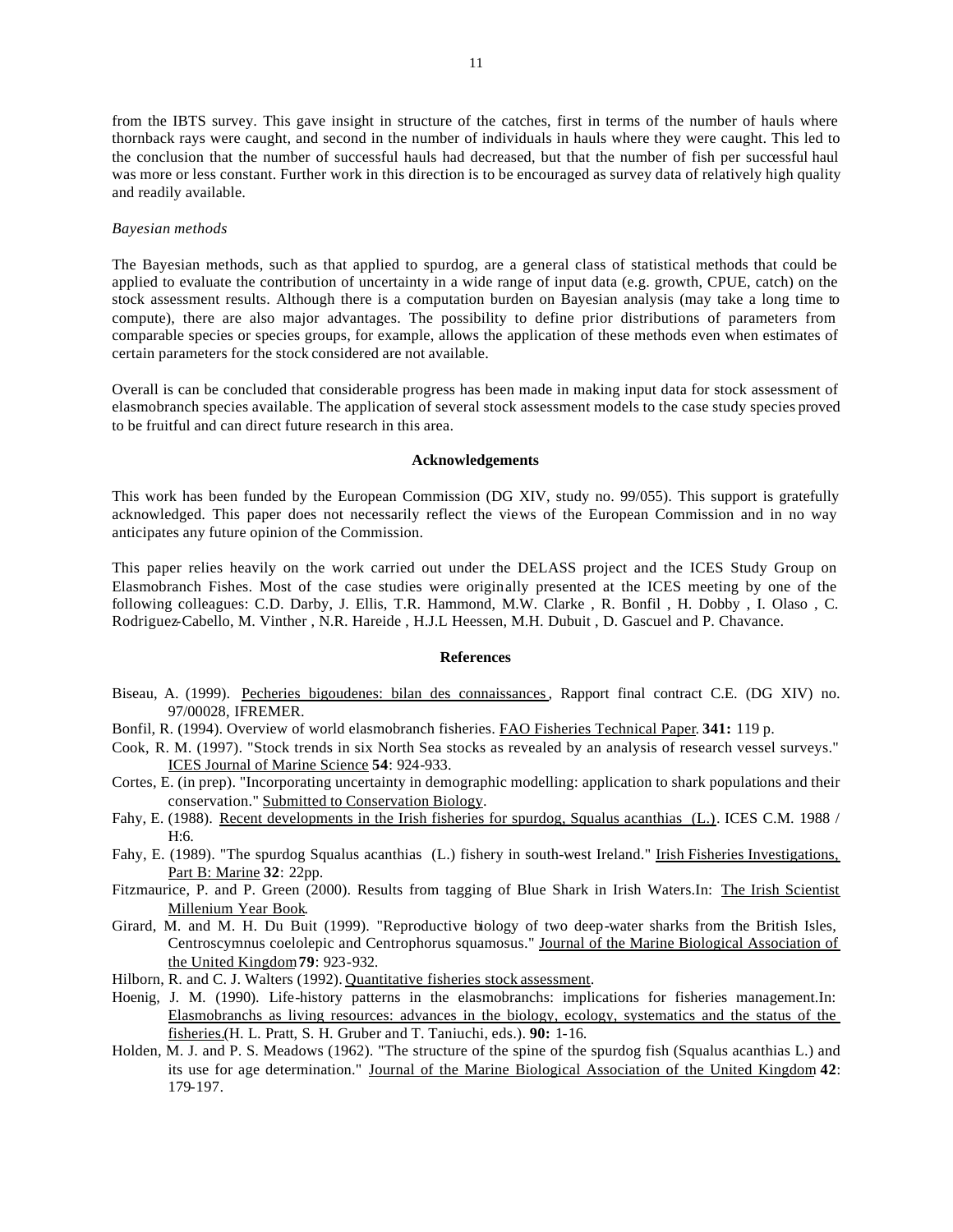- Holden, M. J. and P. S. Meadows (1964). "The fecundity of the spurdog (Squalus acanthias L.)." Journal du Conseil / Conseil International pour l'Exploration de la Mer **28**: 418-424.
- Holden, S., G. Kirkwood and M. Bravington (1995). Catch efffort data analysis. The CEDA package: user manual. CEDA version 2.01.
- ICES (2002a). Report of the study group on elasmobranch fishes. Copenhagen, 6-10 May 2002. **ICES C.M. 2002 / G:08 ref. ACFM**.
- ICES (2002b). Report of the working group on the biology and assessment of deep-sea fisheries resources. **ICES C.M. 2002 / ACFM:8**.
- McAllister, M. K., E. K. Pikitch and E. A. Babcock (2001). "Using demographic methods to construct Bayesian priors for the intrinsic rate of increase in the Schaefer model and implications for stock rebuilding." Canadian Journal of Fisheries and Aquatic Sciences **58**: 1871-1890.
- Nammack, M. F., J. A. Musick and J. A. Colvocoresses (1985). "Life-history of spiny dogfish off the northeastern United States." Transactions of the American Fisheries Society **114**(3): 367-376.
- Pastoors, M. A., L. Carvalho, I. Figueiredo, C. Kelly, P. A. Kunzlik, M. Quaresma, F. Sanchez, M. Vinther and P. A. Walker (2000). Inventory of stock-assessment models and their potential applicability for the assessment of elasmobranch species. **DELASS Working Document**.
- Perez, N., P. Pereda, A. Uriarte, V. Trujillo, I. Olaso and S. Lens (1996). Descartes de la flota espanola en el area del ICES. Datos y resumenes, Institute Espanol de Oceanografia **:** 142 pp.
- Pope, J. G. and J. G. Shepherd (1982). "A simple method for the consistent interpretation of catch-at-age data." Journal du Conseil / Conseil International pour l'Exploration de la Mer **40**: 176-184.
- Prager, M. H. (1994). "A suite of extensions to a non-equilibrium surplus-production model." Fishery Bulletin **92**: 374-389.
- Prager, M. H. (2000). User's manual for ASPIC: A stock-production model incorporating covariates. Program version 3.82, NMFS. **MIA-92/93-55. Fifth edition.**
- Quinn, T. J. and R. B. Deriso (1999). Quantitative fish dynamics, Oxford University Press.
- Rijnsdorp, A. D., P. I. Van Leeuwen, N. Daan and H. J. L. Heessen (1996). "Changes in the abundance of demersal fish species in the North Sea between 1906-1909 and 1990-1995." ICES Journal of Marine Science **53**: 1054-1062.
- Rodriguez-Cabello, C., A. Fernandez, I. Olaso and F. Sanchez (2001). Survival of lesser spotted dogfish (Scyliorhinus canicula) discarded by trawlers. ICES C.M. 2001 / N:06.
- Smith, S. E., D. W. Au and C. Show (1998). "Intrinsic rebound potentials of 26 species of Pacific sharks." Marine and Freshwater Research **49**: 663-678.
- Sullivan, P. J., H. L. Lai and V. F. Gallucci (1990). "A catch-at-length analysis that incorporates a stochastic model of growth." Canadian Journal of Fisheries and Aquatic Sciences **47**(1): 184-198.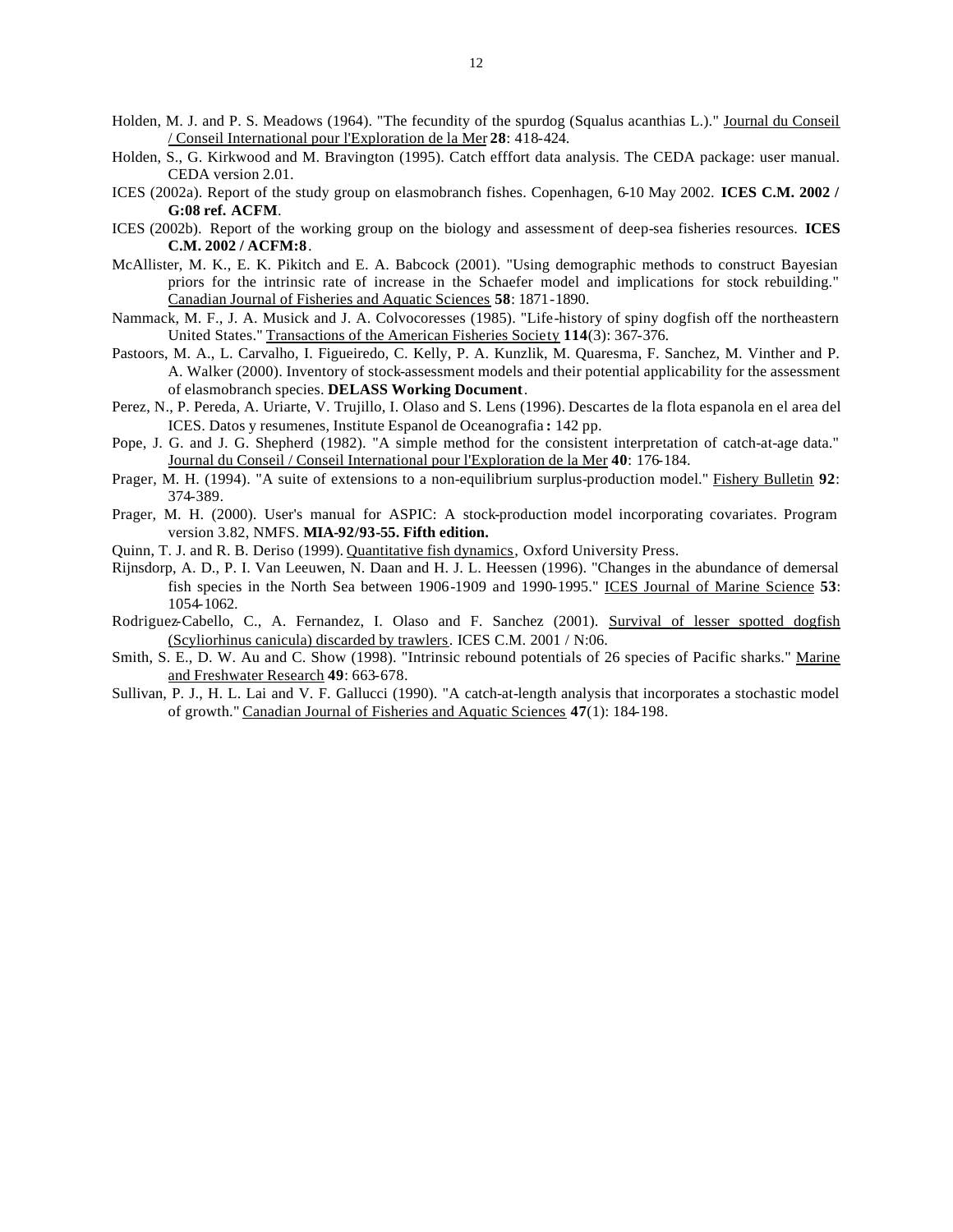Table 1. Overview of assessment methods in relation to data requirements and biological realism of the models.

|                           |                               | 9<br>Date requirements                       |                                                                                   |                                                                                                      |                                       |
|---------------------------|-------------------------------|----------------------------------------------|-----------------------------------------------------------------------------------|------------------------------------------------------------------------------------------------------|---------------------------------------|
|                           |                               | Life history data                            | <b>Survey data</b>                                                                | Commercial catch data                                                                                | Mark recapture data                   |
|                           | Life history model            | Life table model<br>$\bullet$                |                                                                                   |                                                                                                      | Estimates of growth rate<br>$\bullet$ |
| <b>Biological realism</b> | 9.1<br><b>Total abundance</b> | provide r for stock<br>٠<br>production model | Swept area estimates<br>$\bullet$                                                 | Stock production<br>$\bullet$<br>Depletion model<br>$\bullet$<br>Delay difference model<br>$\bullet$ | Estimates of total Z<br>$\bullet$     |
|                           | <b>Length structured</b>      |                                              | GLM survey indices<br>$\bullet$                                                   | Catch at size analysis<br>$\bullet$<br>Length converted catch<br>$\bullet$<br>curve                  |                                       |
|                           | Age structured                |                                              | GLM survey indices<br>$\bullet$<br>Separable stock trend<br>$\bullet$<br>analysis | Catch curve<br>$\bullet$<br>(separable) VPA<br>$\bullet$<br>tuned VPA<br>$\bullet$                   |                                       |

Table 2. Overview of selected case study species and the criteria for selecting these species.

| species group               | species                  | english name               | spatial extent | life bearing | data quality | commercial        | ecotype |
|-----------------------------|--------------------------|----------------------------|----------------|--------------|--------------|-------------------|---------|
|                             |                          |                            |                |              |              | <i>importance</i> |         |
| pelagic sharks              | Prionace glauca          | Blue shark                 | N Atl.         | yes          | uncertain    | high              | pelagic |
| coastal dogfish & catsharks | Squalus acanthias        | Spurdog                    | NE Atl.        | yes          | good         | high              | shelf   |
|                             | Scyliorhinus canicula    | Lesser spotted dogfish     | local          | no           | good         | medium            | shelf   |
| skates and rays             | Raja clavata             | Thornback ray              | local          | no           | medium       | medium            | shelf   |
|                             | Leucoraja naevus         | Cuckoo ray                 | local          | no           | good         | medium            | shelf   |
| deepwater sharks            | Centroscymnus coelolepis | Portugese dogfish          | N Atl.         | ves          | medium       | high              | deep    |
|                             | Centrophorus squamosus   | Leaf-scale gulper shark    | N Atl.         | yes          | medium       | high              | deep    |
|                             | Dalatias licha           | Kitefin shark              | N Atl.         | ves          | good         | high              | deep    |
|                             | Galeus melastomus        | <b>Blackmouth catshark</b> | local          | no           | medium       | medium            | deep    |

Abbreviations: N Atl.: North Atlantic, NE Atl.: North-East Atlantic.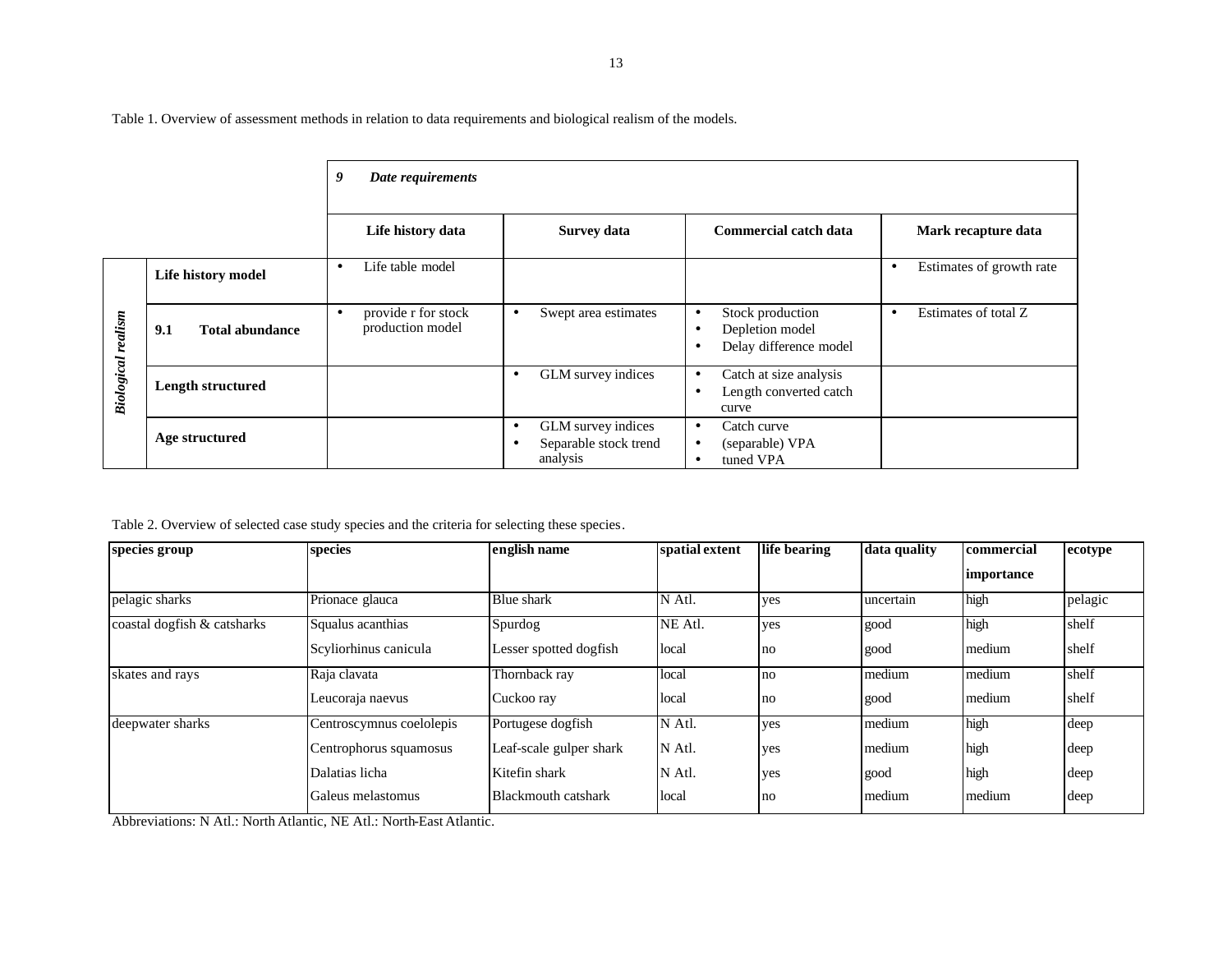Table 3. Overview of data availability by species.

| species group       | species                     | english name               | <b>Life history</b>                                | <b>Survey</b>                                                                                                   | <b>Commercial</b>                                                                                                                               | <b>Mark recapture</b>                              |
|---------------------|-----------------------------|----------------------------|----------------------------------------------------|-----------------------------------------------------------------------------------------------------------------|-------------------------------------------------------------------------------------------------------------------------------------------------|----------------------------------------------------|
| pelagic sharks      | Prionace glauca             | Blue shark                 | Several estimates of<br>LH parameters<br>available | Very limited                                                                                                    | Incomplete landings data at ICCAT                                                                                                               | Substantial data available<br>but not to the group |
| coastal dogfish     | Squalus acanthias           | Spurdog                    | Several estimates of<br>LH parameters<br>available | Survey data since 1970:<br>CPUE and length<br>frequency (by sex)                                                | STATLANT landing statistics since Substantial data available<br>1932. UK timeseries on length<br>frequency                                      |                                                    |
|                     | Scyliorhinus canicula       | Lesser spotted dogfish     | Some estimates of<br>LH parameters<br>available    | Survey data since 1991:<br>CPUE and length<br>frequency.                                                        | Spanish landings data since 1996,<br>for one fleet since 1991.<br>CPUE data available since 1991.<br>Length distributions for 2000/2001<br>only | Data available since 1993.<br>Limited recaptures.  |
| skates and rays     | Raja clavata                | Thornback ray              | Several estimates of<br>LH parameters<br>available | Survey data since 1967:<br>CPUE and length<br>frequency. Some survey<br>data from the early 1900s<br>available. | No separate statistics by species<br>(except for 2000/2001).                                                                                    | Substantial data available<br>but not to the group |
|                     | Leucoraja naevus            | Cuckoo ray                 | Several estimates of<br>LH parameters<br>available | Survey data since 1987:<br><b>CPUE</b>                                                                          | French landings data by species<br>1988-98: weight and length<br>composition.<br>CPUE data available 1988-1998.<br>Some discard data available  | Substantial data available<br>but not to the group |
| deepwater<br>sharks | Centroscymnus<br>coelolepis | Portugese dogfish          | Some estimates of<br>LH parameters<br>available    | Some survey data<br>available: length<br>frequency.                                                             | Landings data of combined species<br>(SiKi) available 1990-2001. CPUE<br>data available in short timeseries.                                    | no                                                 |
|                     | Centrophorus<br>squamosus   | Leaf-scale gulper shark    | Some estimates of<br>LH parameters<br>available    | Some survey data<br>available: length<br>frequency.                                                             | Landings data of combined species<br>(SiKi) available 1990-2001. CPUE<br>data available in short timeseries.                                    | no                                                 |
|                     | Dalatias licha              | Kitefin shark              | Some estimates of<br>LH parameters<br>available    | Survey data 1993-2000                                                                                           | CPUE data 1987-1988. Possibly<br>some catch data and length<br>frequency data                                                                   | no                                                 |
|                     | Galeus melastomus           | <b>Blackmouth catshark</b> | Some estimates of<br>LH parameters<br>available    | Some survey data<br>available: length<br>frequency.                                                             | Portugese landings data 1991-2001                                                                                                               | no                                                 |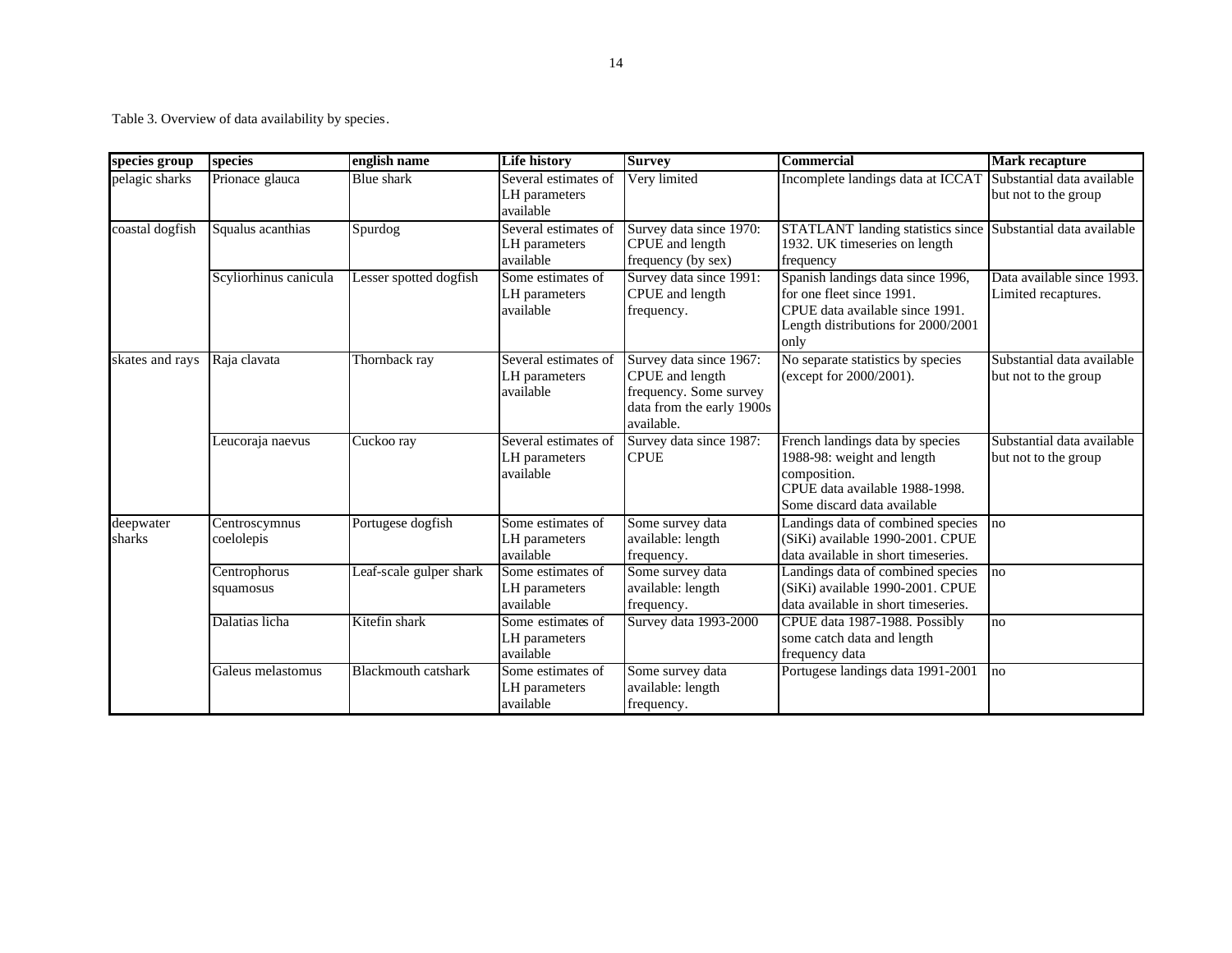Table 4. Overview of assessment methods applied to each species.

| species group   | species                                    | english name                 | <b>Life history</b>                              | Total abundance               | <b>Length structured</b>                                   | Age structured                 |
|-----------------|--------------------------------------------|------------------------------|--------------------------------------------------|-------------------------------|------------------------------------------------------------|--------------------------------|
| pelagic sharks  | Prionace glauca                            | Blue shark                   | Life table analysis                              |                               |                                                            |                                |
| coastal dogfish | Squalus acanthias                          | Spurdog                      | Bayesian estimates of LH Trend in survey indices |                               | Trend in length freq. in catch After length slicing: catch |                                |
|                 |                                            |                              | parameters                                       | Schaefer data<br>Bayesian     |                                                            | analysis<br>and<br>curve       |
|                 |                                            |                              |                                                  | production model.             |                                                            | separable VPA.                 |
|                 | Scyliorhinus canicula                      | Lesser spotted dogfish       | none                                             | Schaefer production model     | none                                                       | slicing:<br>After<br>length    |
|                 |                                            |                              |                                                  |                               |                                                            | separable<br><b>VPA</b><br>and |
|                 |                                            |                              |                                                  |                               |                                                            | survey-only<br>separable       |
|                 |                                            |                              |                                                  |                               |                                                            | model.                         |
| skates and rays | Raja clavata                               | Thornback ray                | none                                             | none                          | Analysis of length frequency none                          |                                |
|                 |                                            |                              |                                                  |                               | in surveys.                                                |                                |
|                 |                                            |                              |                                                  |                               | Analysis of frequency and                                  |                                |
|                 |                                            |                              |                                                  |                               | occurrence in surveys by                                   |                                |
|                 |                                            |                              |                                                  |                               | length-class.                                              |                                |
|                 | Leucoraja naevus                           | Cuckoo ray                   | none                                             | GLM analysis on CPUE and none |                                                            | After length slicing: catch    |
|                 |                                            |                              |                                                  | survey data                   |                                                            | curve analysis and VPA.        |
|                 |                                            |                              |                                                  | Schaeffer production model.   |                                                            |                                |
| deepwater       | Centroscymnus coelolepis Portugese dogfish |                              | none                                             | Trend in CPUE, Schaefer none  |                                                            | none                           |
| sharks          |                                            |                              |                                                  | production model and Leslie   |                                                            |                                |
|                 |                                            |                              |                                                  | depletion model on SiKi       |                                                            |                                |
|                 | Centrophorus squamosus                     | Leaf-scale gulper shark none |                                                  | see Portugese dogfish         | none                                                       | none                           |
|                 | Dalatias licha                             | Kitefin shark                | none                                             | none                          | none                                                       | none                           |
|                 | Galeus melastomus                          | Blackmouth catshark          | none                                             | none                          | none                                                       | none                           |